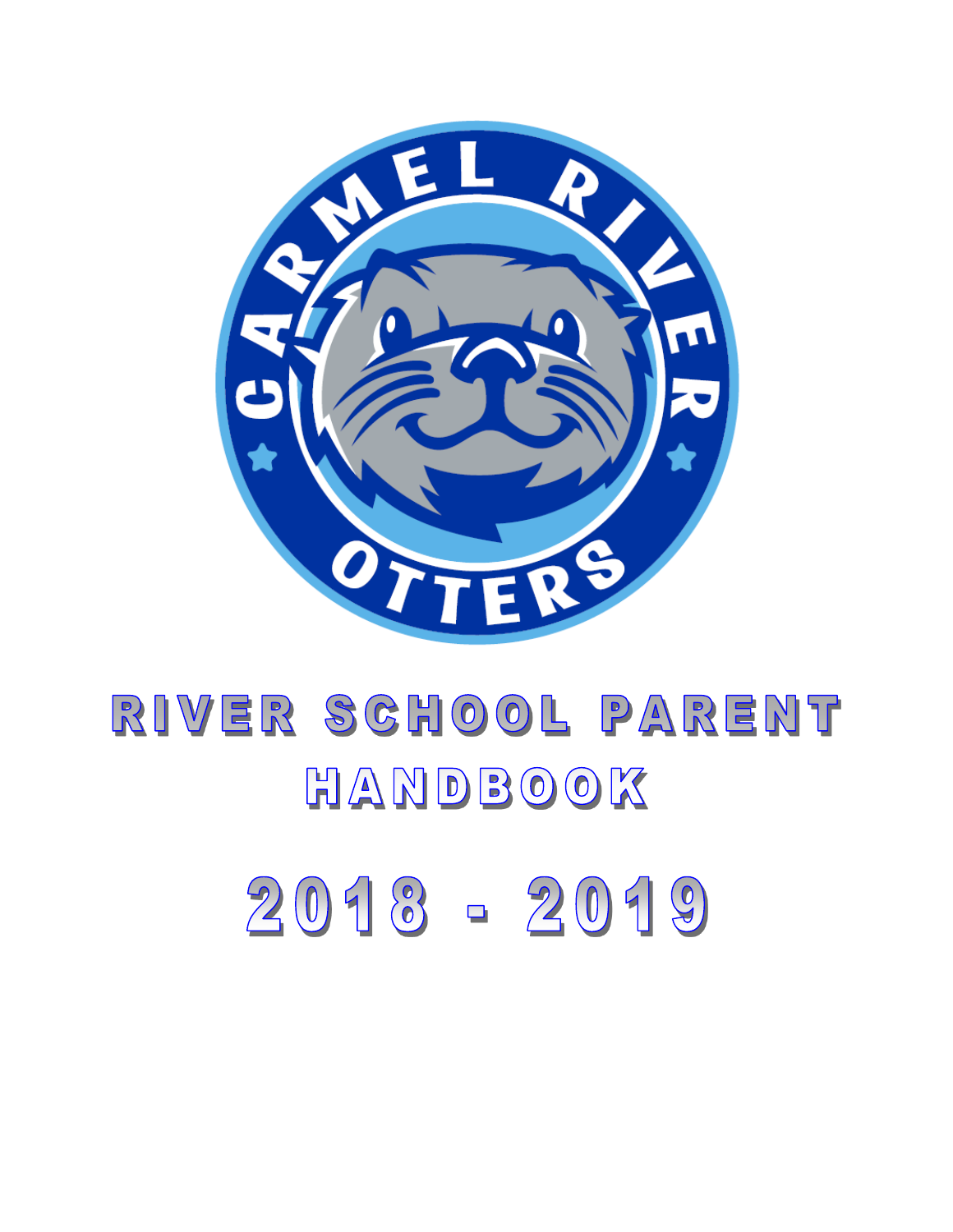### River School Parent

### Handbook

Table of Confents

| ≻                                                                                                                                                                                     | <b>Purpose</b><br>$\triangleright$ Membership<br>$\triangleright$ Meetings<br>$\triangleright$ PTA Executive Board                                                                                                                                                                                                                                                           |  |  |
|---------------------------------------------------------------------------------------------------------------------------------------------------------------------------------------|------------------------------------------------------------------------------------------------------------------------------------------------------------------------------------------------------------------------------------------------------------------------------------------------------------------------------------------------------------------------------|--|--|
|                                                                                                                                                                                       |                                                                                                                                                                                                                                                                                                                                                                              |  |  |
|                                                                                                                                                                                       | > School Site Council (SSC)<br>> Friends of Carmel Unified Schools (FOCUS)<br><b>River Recreation (Before and After School Programs)</b>                                                                                                                                                                                                                                     |  |  |
|                                                                                                                                                                                       |                                                                                                                                                                                                                                                                                                                                                                              |  |  |
| ≻<br>$\blacktriangleright$<br>$\blacktriangleright$<br>$\blacktriangleright$<br>➤<br>$\blacktriangleright$<br>$\blacktriangleright$<br>$\blacktriangleright$<br>$\blacktriangleright$ | $\triangleright$ Spanish<br>English as a Second Language (ESL)<br><b>Advanced Learner Program</b><br>$\triangleright$ Library<br><b>P.E.</b><br>Music<br><b>Educational Technology</b><br>$\triangleright$ Science<br><b>Children's Garden/Environmental Education</b><br>> Counseling/Guidance<br><b>Special Education</b><br><b>Reading Support</b><br><b>Math Support</b> |  |  |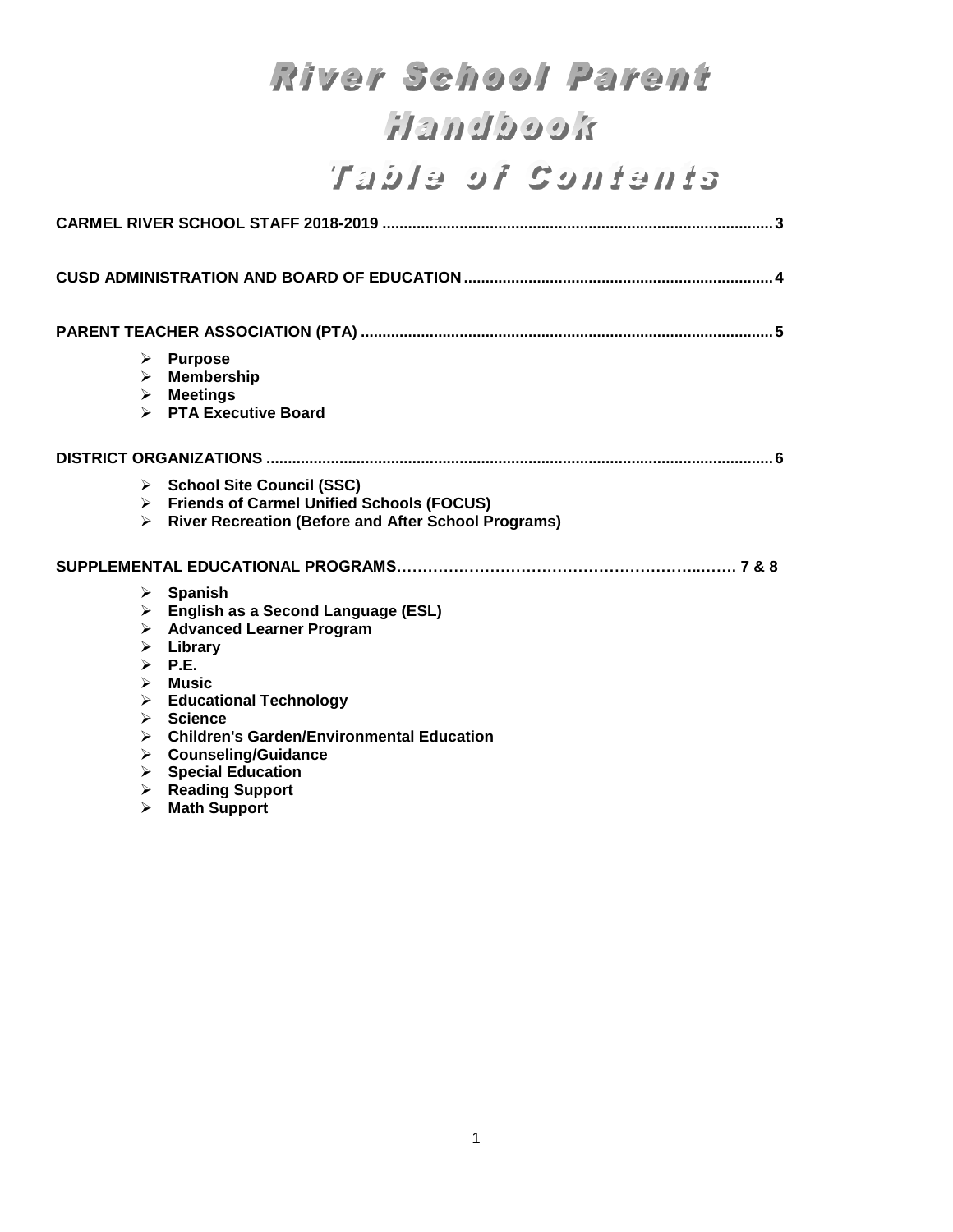| ➤                     | <b>School Hours</b>                                              |
|-----------------------|------------------------------------------------------------------|
| ➤                     | <b>Arrival and Departure</b>                                     |
|                       | $\triangleright$ Recess schedules                                |
| ⋗                     | <b>Before school supervision</b>                                 |
| ➤                     | <b>Attendance and Absences</b>                                   |
| ➤                     | <b>Tardy Policy</b>                                              |
| ⋗                     | <b>Conferences</b>                                               |
| ↘                     | <b>Snacks</b>                                                    |
| ⋗                     | Lunch                                                            |
| ➤                     | School bus policy and rules of conduct                           |
| ⋗                     | Visitors                                                         |
| ⋗                     | <b>Clothing</b>                                                  |
| ⋗                     | <b>Lost and found</b>                                            |
| ➤                     | <b>Messages</b>                                                  |
|                       | $\triangleright$ Telephone                                       |
| ➤                     | <b>Friday e-mail/Newsletter</b>                                  |
| $\blacktriangleright$ | <b>Student Council</b>                                           |
| ➤                     | <b>Toys</b>                                                      |
|                       | $\triangleright$ Cell phones and music headwear                  |
|                       | $\triangleright$ Bicycles                                        |
| $\blacktriangleright$ | <b>Birthdays and celebrations</b>                                |
|                       |                                                                  |
|                       | $\triangleright$ Emergencies                                     |
|                       | $\triangleright$ Illness or Injury                               |
|                       | $\triangleright$ Immunization                                    |
|                       | $\triangleright$ Medication                                      |
| ➤                     | Parent Reporting Requirements for Student Injuries and Illnesses |
|                       |                                                                  |
|                       |                                                                  |
| ➤                     | <b>Homework policy</b>                                           |
|                       |                                                                  |
|                       |                                                                  |
|                       |                                                                  |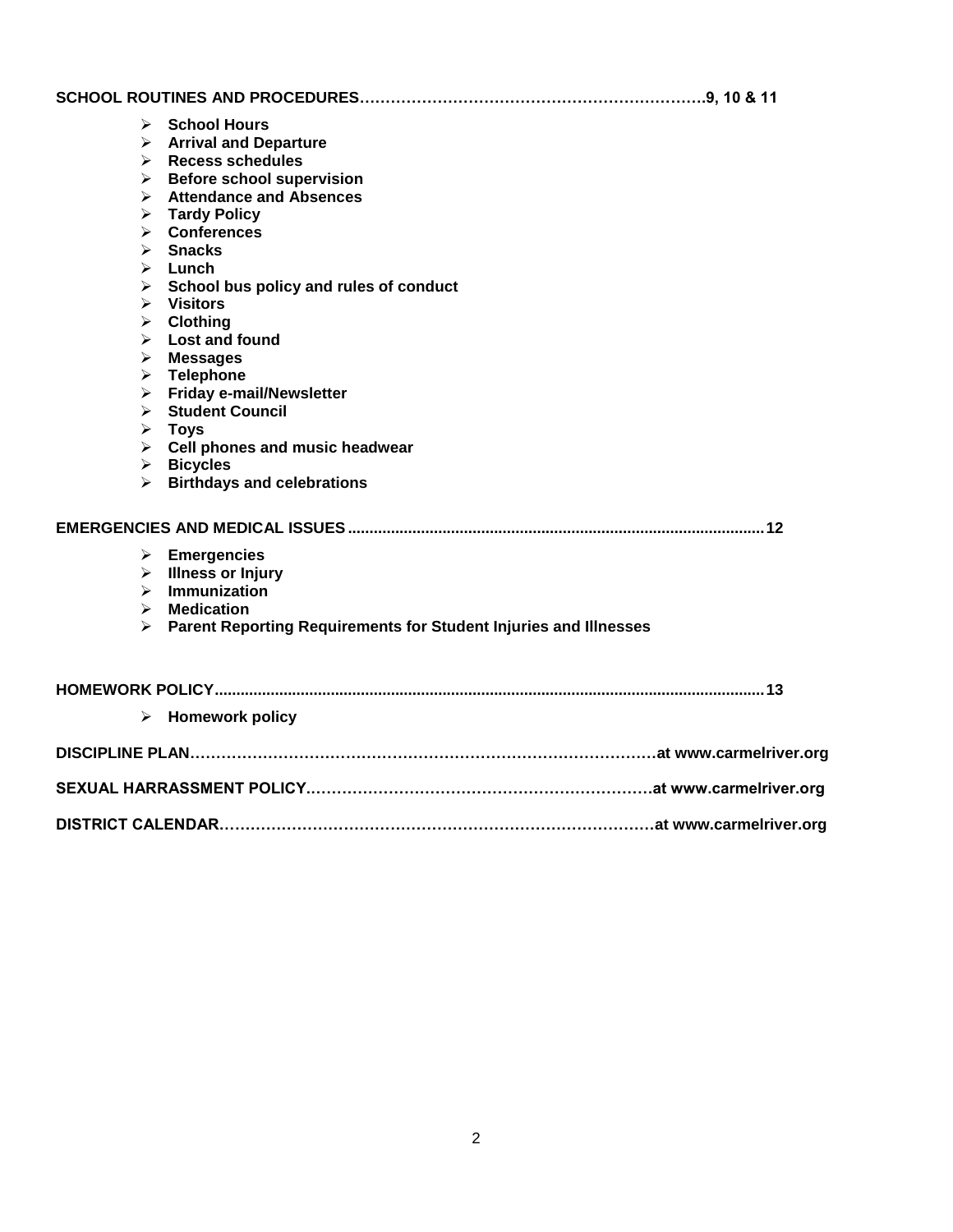#### CARMEL RIVER SCHOOL STAFF 2018-19

| Title/Grade Level         |                           | Name                          | Room                 | Email                                                     |
|---------------------------|---------------------------|-------------------------------|----------------------|-----------------------------------------------------------|
| PRINCIPAL                 |                           | Jay Marden                    | Office               | jmarden@carmelunified.org                                 |
| <b>KINDERGARTEN</b>       |                           | Mary Robinson                 | 1                    | mrobinson@carmelunified.org                               |
|                           |                           | Sarah Perkins                 | 4                    | sperkins@carmelunified.org                                |
|                           |                           | Yessenia Ruggiero             | 3                    | yruggiero@carmelunified.org                               |
| <b>FIRST GRADE</b>        |                           | Pat Weaver                    | $\overline{c}$       | patweaver@carmelunified.org                               |
|                           |                           | Pam Gillooly                  | 5                    | pgillooly@carmelunified.org                               |
|                           |                           | Michelle DiGirolamo           | 7                    | mdigirolamo@carmelunified.org                             |
|                           |                           | Jennifer Hooker               | 8                    | jhooker@carmelunified.org                                 |
| SECOND GRADE              |                           | Michele Osorio                | 6                    | mosorio@carmelunified.org                                 |
|                           |                           | Beth Jauregui                 | 13                   | bjaurequi@carmelunified.org                               |
|                           |                           | Jon Mendez                    | 26                   | jmendez@carmelunified.org                                 |
|                           |                           | Allison Bohnen Loutas         | 25                   | abohnen@carmelunified.org                                 |
| THIRD GRADE               |                           | <b>TBD</b>                    | 23                   | <b>TBD</b>                                                |
|                           |                           | Chris de Bellis               | 17                   | cdebellis@carmelunified.org                               |
|                           |                           | Jan Fletcher                  | 24                   | ifletcher@carmelunified.org                               |
| <b>FOURTH GRADE</b>       |                           | John Burns                    | 22                   | jburns@carmelunified.org                                  |
|                           |                           | Denise Lebel                  | 16                   | dlebel@carmelunified.org                                  |
|                           |                           | Flizabeth Marsh               | 15                   | emarsh@carmelunified.org                                  |
| FIFTH GRADE               |                           | Paul Marashian                | 21<br>27             | pmarashian@carmelunified.org                              |
|                           |                           | Mark Colborn                  |                      | mcolborn@carmelunified.org<br>khartnett@carmelunified.org |
|                           |                           | Kim Hartnett<br>Natalie Kobza | 30<br>29             | nkobza@carmelunified.org                                  |
|                           |                           | Niccole Tiffany               | 28                   | ntiffany@carmelunified.org                                |
|                           |                           | Terri Woodward                | 10                   | twoodward@carmelunified.org                               |
| <b>ART</b>                |                           |                               |                      |                                                           |
| COUNSELOR                 |                           | Veronica Craft                | 18                   | vcraft@carmelunified.org                                  |
| ED-TECH                   |                           | <b>TBD</b>                    | Computer Lab         | <b>TBD</b>                                                |
| Electives                 |                           | Jennifer Kasper               | 10                   | jkasper@carmelunified.org                                 |
|                           | GARDEN/OUTDOOR ED.        | Maryann McCormick             | Office               | mmccormick@carmelunified.org                              |
| CUSTODIANS                |                           | Jose Marin-Solis              | Office               |                                                           |
|                           |                           | Miguel Barreto Sanchez        |                      |                                                           |
| LIBRARIAN                 |                           | Abbi Strawser                 | Library 9            | astrawser@carmelunified.org                               |
| LIBRARY CLERK             |                           | Kim Crozier                   | Library              | kcrozier@carmelunified.org                                |
| <b>MUSIC</b>              |                           | Frinn Barca-Hall              | 40                   | ebarcahall@carmelunified.org                              |
| <b>NURSE</b>              |                           | Melissa Anderson              | Office               | manderson@carmelunified.org                               |
| OFFICE STAFF              |                           | Susan Roberts (2292)          | Office               | sroberts@carmelunified.org                                |
|                           |                           | Connie                        |                      | cweilenmann@carmelunified.org                             |
|                           |                           | Weilenmann(2291)              |                      |                                                           |
| P.E.                      |                           | Laura Cogley                  | PE office in         | lcogley@carmelunified.org                                 |
|                           |                           | Russ Shugars                  | the MPR              | rshugars@carmelunified.org                                |
| READING SUPPORT           |                           | Julie Larimer                 | 12                   | jlarimer@carmelunified.org                                |
|                           | RESOURCE SPECIALIST (3-5) | Gretchen Romani               | 11B                  | gromani@carmelunified.org                                 |
| RESOURCE SPECIALIST (K-2) |                           | Melissa Buche                 | 21                   | mbuche@carmelunified.org                                  |
| River Rec<br>ext. 3233    |                           | Sylvia Ortiz                  | <b>MPR</b>           |                                                           |
| RtI TECHNICAL ASSISTANT   |                           | Annie Lombardi                | 11A                  | alombardi@carmelunified.org                               |
| SCIENCE                   |                           | Myah Gunn                     | 14                   | mczerny@carmelunified.org                                 |
| SPANISH                   |                           | Cindy Griffin                 | 21                   | cariffin@carmelunified.org                                |
| SPEECH/LANGUAGE           |                           | Cathy Truesdell               | 20                   | ctruesdell@carmelunified.org                              |
|                           |                           | <b>Instructional Aides</b>    |                      |                                                           |
|                           | Sandy Baysinger           | Tina Henderson                | <b>Lindsey Terry</b> |                                                           |
|                           | Jeany Besobrasoff         | Rosa Hong                     | <b>Ellen Weston</b>  |                                                           |
|                           | Corinne Bonynge           | <b>Becca Ledbetter</b>        |                      |                                                           |
|                           | Kristy Connelly           | Nadia Morgan                  |                      |                                                           |
|                           | Eileen Georis             | D'Anne Peterson               |                      |                                                           |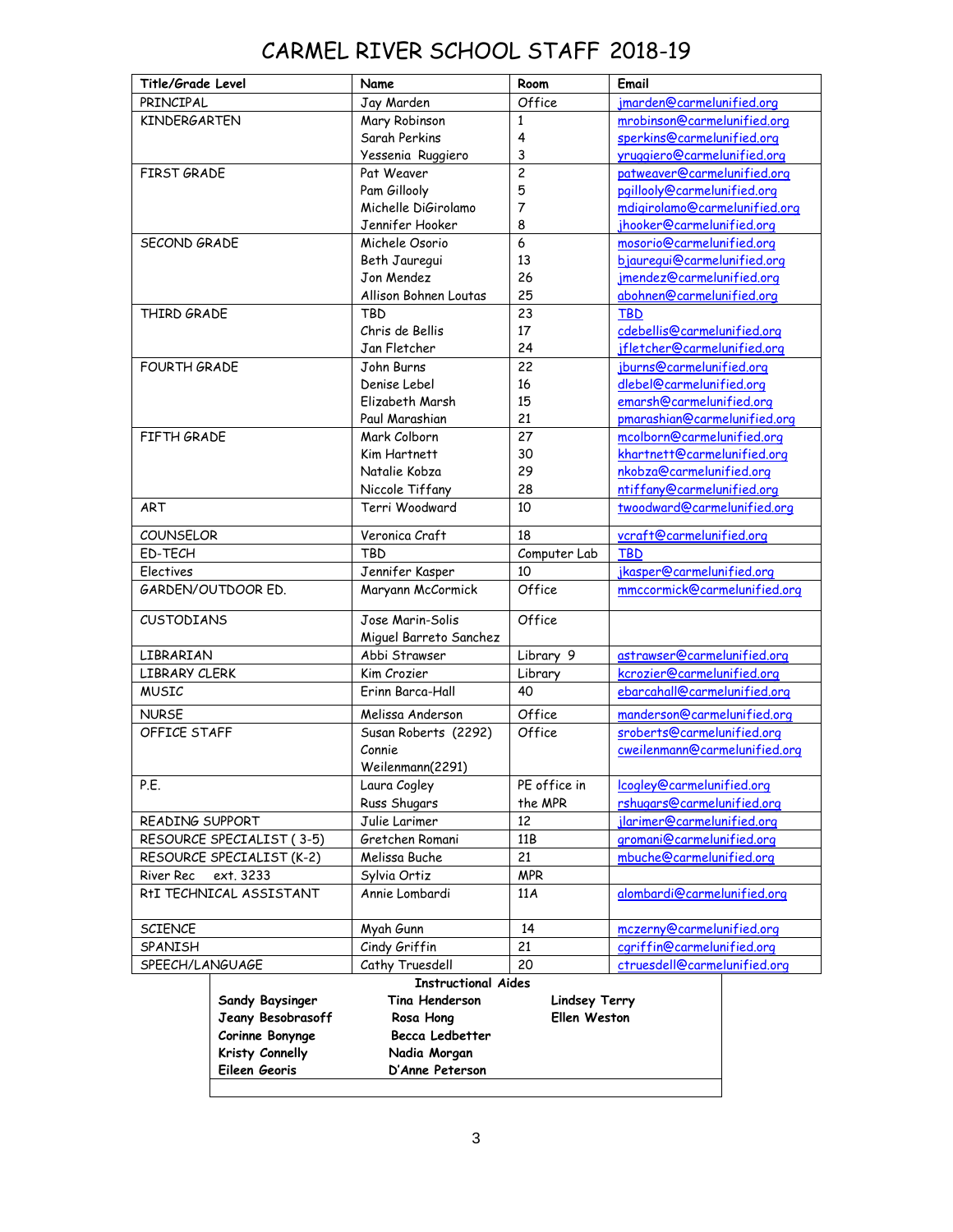### CUSD

### **ADMINISTRATION**

| Superintendent                                  | Barb Dill-Varga    |
|-------------------------------------------------|--------------------|
| Director of Curriculum, Instruction, Assessment | Suzie DePrez       |
| Director of Human Resources                     | Ken Griest         |
| <b>Chief Business Official</b>                  | Rick Blanckmeister |
| Director of Technology                          | Paul Behan         |
| Director of Special Education, Student Services | TBD                |

## BOARD OF EDUCATION

Dr. John Ellison **johnellison@mac.com**

Rita Patel **ritapatel@allcarerx.net**

Mark Stilwell **[stilwelm@pebblebeach.com](mailto:Stilwelm@pebblebeach.com)**

Karl Pallastrini **karlpallastrini@yahoo.com**

Annette Yee Steck **annetteyee@aol.com**

The Board of Education is responsible for setting district policy and approving the district's annual budget. The board and district staff work to ensure that the CUSD students receive the highest quality education and the district's finances are healthy.

The public is welcome to attend board meetings the second and fourth Wednesday of each month (tentative schedule). The schedule can vary during summer and holidays. Meetings are held in various locations. For more information call the district office at 624-1546.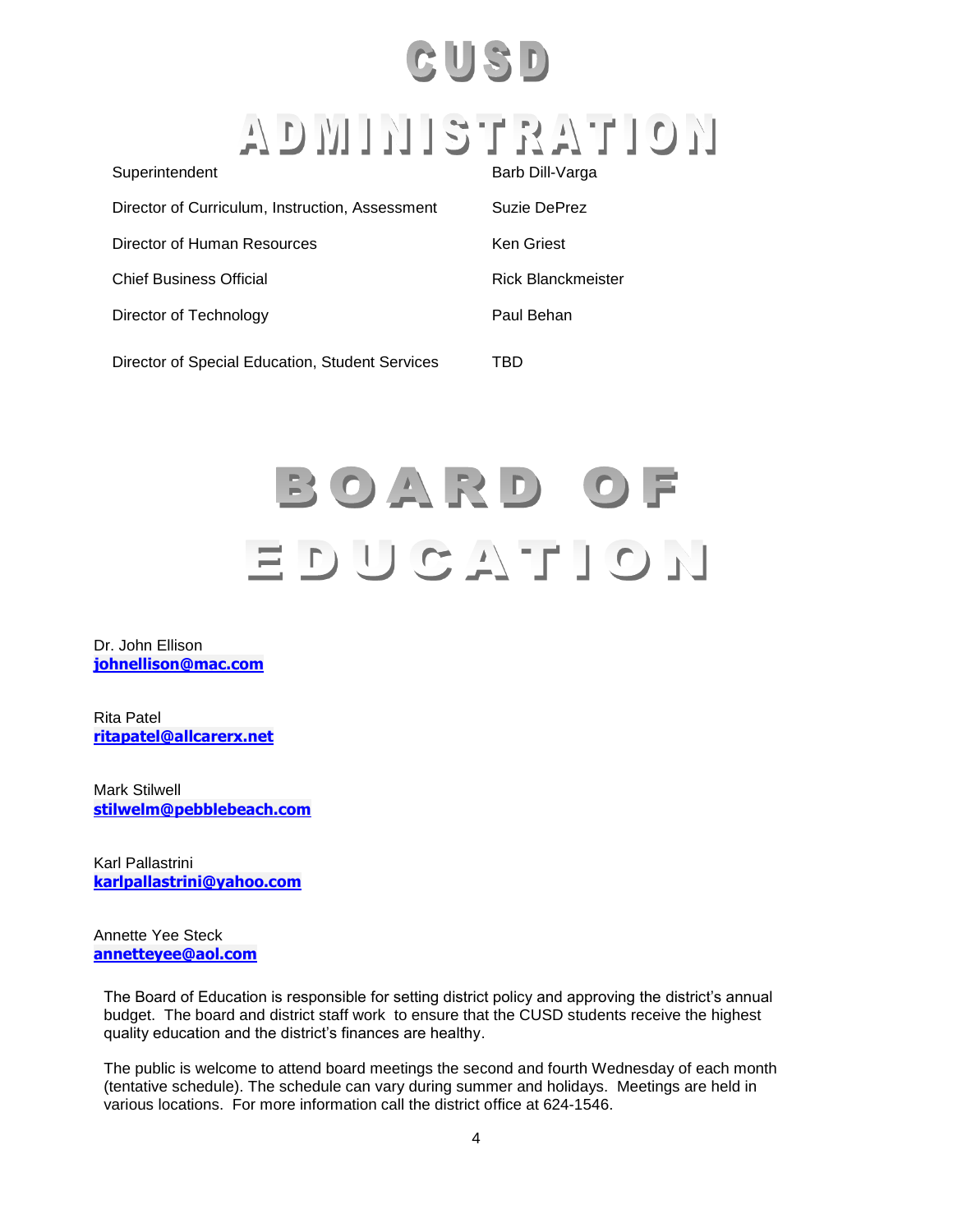## PARENT TEACHER ASSOCIATION (PTA)

#### **Purpose**

The PTA at Carmel River School is an active, non-profit, volunteer organization of parents and teachers. Its mission is to support and enhance the educational experience offered to our students.

The PTA plays a vital role at River School. It helps to organize the wonderful volunteers who give time and energy to the school. Volunteers frequently support classroom teachers in various roles or as chaperones on field trips.

The PTA hosts annual events such as the Fall Festival and sponsors the Holiday Program. Monies raised by the PTA fund class field trips, assemblies, performing arts and teacher stipends. These are but a handful of expenditures the PTA makes on the students' behalf. Funds are raised primarily through a fundraiser in the fall.

#### **Membership**

To become a PTA member for this school year, please fill out a membership form and return it to the school office.

#### **Meetings**

The best way to learn about school initiatives, events and policies, and get involved in the school is by attending regular PTA Meetings. The PTA calendar is available on-line through the school's web page: [www.carmelriver.org](http://www.carmelriver.org/)

#### **PTA Executive Board**

The Executive Board meets monthly to prepare for the monthly PTA meeting, approve budget outlays, generate ideas and coordinate planning for PTA activities. It approves the slate of candidates for election each year and proposes the annual budget. All Executive Board actions are presented at the regular monthly meetings for review and approval.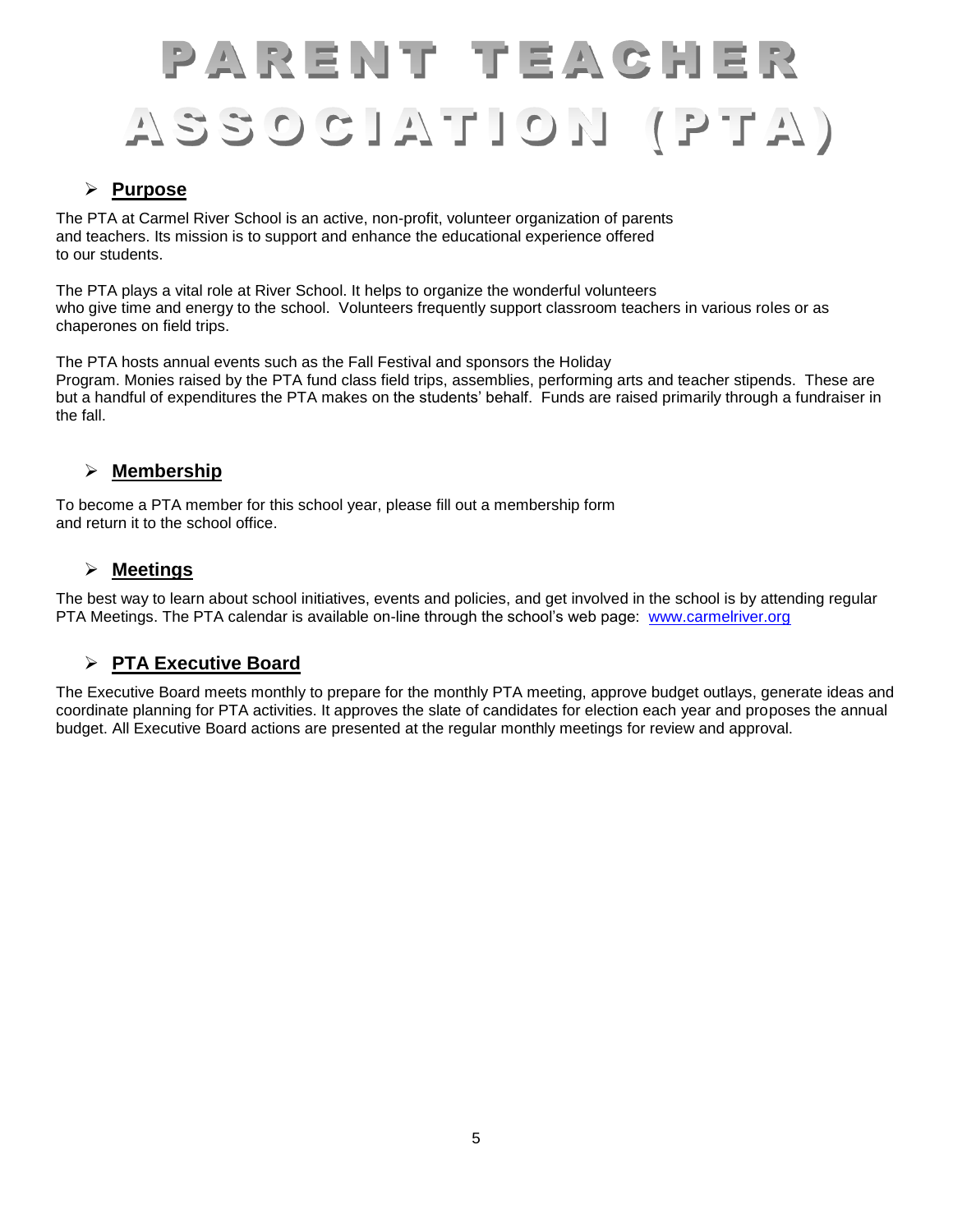# DISTRICT ORGANIZATIONS

#### **School Site Council (SSC)**

The purpose of the SSC is to develop the Single Plan for Student Achievement. SSC is funded by the state through the School Improvement Program (SIP). Goals of the plan, all of which enhance the River School environment, are:

- Differentiate instruction to meet the needs of at risk students and accelerated learners
- Prepare, educate and empower teachers to fully implement and teach the CCSS at every grade level.
- Educate for resilience by developing researched based best practices to promote social emotional health learning and character education

Each committee is comprised of parents, staff and administration. SSC membership consists of an equal number of parents and staff in order to comply with state requirements and be eligible for funding. SSC meets approximately five times per year.

#### **Friends of Carmel Unified Schools (FOCUS)**

FOCUS is an independent, nonprofit, tax-exempt foundation organized to obtain tax-deductible donations for the benefit of Carmel schools and students. The goal of FOCUS is to help maintain a high quality educational environment for all Carmel students by providing direct financial assistance for valued programs. FOCUS is staffed by an all-volunteer board whose membership includes parents, alumni, business people and other interested community residents. FOCUS distributes funds on an ongoing basis and has assisted with academic and extracurricular activities.

#### **River Recreation (Before and After School Programs)**

The Carmel Unified School District offers a fee based before and after school child care program at River School. The morning program is from 7:00 a.m. to 8:40 a.m. Please call 624-8047 or 624-3147 for more information. You may also view the contracts at<http://www.carmelunified.org/childdevelopment> under Info/Forms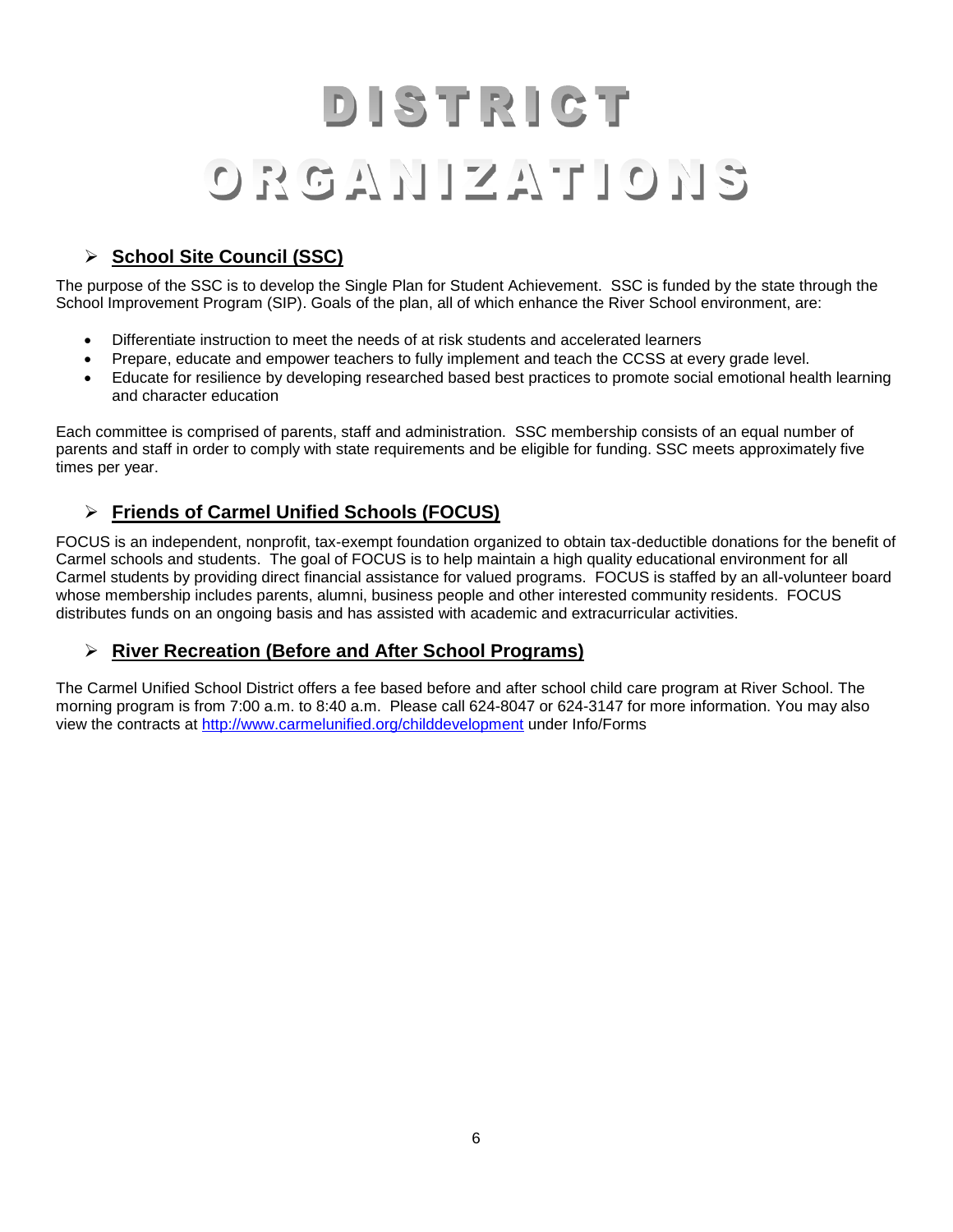## SUPPLEMENTAL EDUCATIONAL PROGRAMS

**In addition to the regular classroom curriculum, several special programs are available to students at River School.**

#### **Spanish**

River School operates a "Spanish" program for all students two to three days a week depending on grade level. Kindergarten students receive instruction once a week within their grade level, first grade students receive instruction for two 20 minute periods, second through fifth grade receive instruction for two 30 minute periods. The certificated teacher visits classrooms for each period and concentrates on developing students' speaking and listening skills.

#### **English Language Learners (ELL)**

Students who do not speak English fluently participate in a daily program taught by the school's technical assistant to develop the students' English language proficiency skills.

#### **Advanced Learner Program**

All third through fifth grade students who meet certain performance criteria in the classroom are eligible to participate in the school's "Advanced Learner Program." The program is operated one afternoon a week for each set of grade level qualifiers and taught by the school's ALP and Common Core Coach. Courses include, but are not limited to: Forensics, Robotics, Math Olympiads and Creative Thinking and Problem Solving.

#### **Library**

Classes visit the library every other week for a library lesson and weekly, depending upon need, to circulate books. The periods are 40 minutes in length, with the exception of kindergarten, which is 35 minutes. The library is staffed by a fulltime librarian and an assistant. Appropriate care of books is each student's responsibility. Students are not allowed to check books out if a book is overdue. If books are not turned in at the end of the year or are damaged, then a book fee will be assessed. Report cards will be withheld until fees are paid.

#### **P.E.**

The first through fifth grade P.E. program is offered two times a week for 50 minute periods. Kindergarten students have two, weekly P.E. classes for 35 minute periods.

#### **Music**

The music teacher provides music instruction to all classes for 35 to 40 minutes per week. Instrumental and choral music programs are offered to interested fourth and fifth grade students. Students participating in Instrumental and choral music also participate in district-wide music festivals in the spring. All students participate in the choral and instrumental Holiday Program in December.

#### **Educational Technology**

Students in kindergarten through second grade receive weekly technological instruction from the computer instructor in the computer lab for 35 to 40 minute periods. In grades three through five, the lab teacher visits classrooms to deliver a standards based technology curriculum that also incorporates and supports content that is taught in the regular classroom, but using technology to capture, enrich and extend the students' curricular experience to meet 21<sup>st</sup> century technology skills.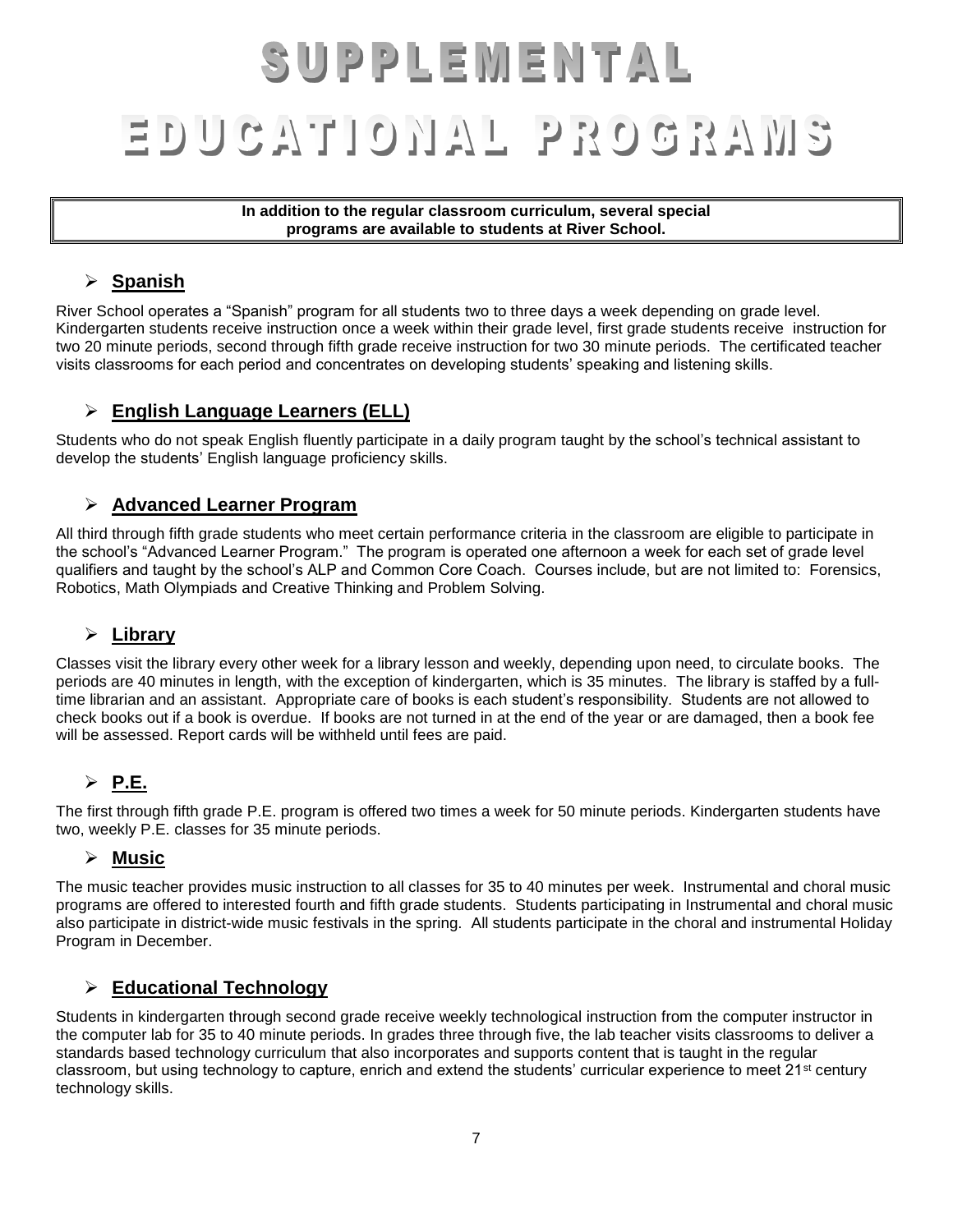#### **Science**

Once a week for 40 to 50 minutes, students visit the science laboratory where science is taught by a certificated teacher who provides hands-on experiences and investigations for all classes. Front loaded science lessons/activities are provided in the regular classrooms to introduce the lessons taught in the lab. Kindergarten science instruction is taught through the Children's Garden program, once a week for 35 minutes.

#### **The Children's Garden / Environmental Education**

The Children's Garden is located on the southeast corner of campus. The curriculum focus combines aspects of nutrition, science and language arts in a hands-on learning environment. The Children's Garden program is primarily a kindergarten through third grade program, with kindergarten students receiving weekly instruction of 35 to 40 minutes and taught by the garden instructor. On a less frequent basis, 1<sup>st</sup>-5<sup>th</sup> grade classes participate in "science in the garden." New to school this year is the "Garden to Table" program for  $3<sup>rd</sup>$  through  $5<sup>th</sup>$  grade students.

#### **Counseling / Guidance**

The counseling and guidance program is available to parents, staff and students five days a week. The goals of the program are the following: to provide prevention and early intervention in emotional and social problems, to aid in the development of self-awareness and positive self-image, to assist parents in understanding the process of children's growth and development, to foster helpful peer leadership among children and to help children develop the skills to cope with changes in their families.

#### **Special Education**

Special classes are available for students who have been identified with a learning disability, require speech and language or occupational therapy, or other service that has been recommended by a team of professionals. River School has two special education teacher who are assisted by two instructional aides. The program provides support to the teachers and students in the regular classroom using a "co-teaching" model. When necessary the special education teachers will also pull students out of class to provided individual academic support. In addition, River School has a site based speech language therapist, an itinerant occupational therapist and psychologist who are available as needed.

#### **Reading Support**

Classes in reading support target all K-5<sup>th</sup> grade students. Identified students are recommended by teachers to participate. A "reading support" instructor operates the program five days a week and for approximately 30 minute periods (with the exception of kindergarten students who attend shorter support classes after dismissal. Students who require additional intervention to develop oral fluency attend a reading support class during the p.m. "blue band" period of instruction.

#### **Math Support**

Before school math tutoring is offered two times weekly for students in second through fifth grade to assist students in conceptual mathematical understanding. Teachers recommend this intervention to students who would benefit from additional math support. The class is taught by a River School instructor. Students who require additional math fact retention support attend an early morning, during school hour "blue band" period to develop their math fact retention skills.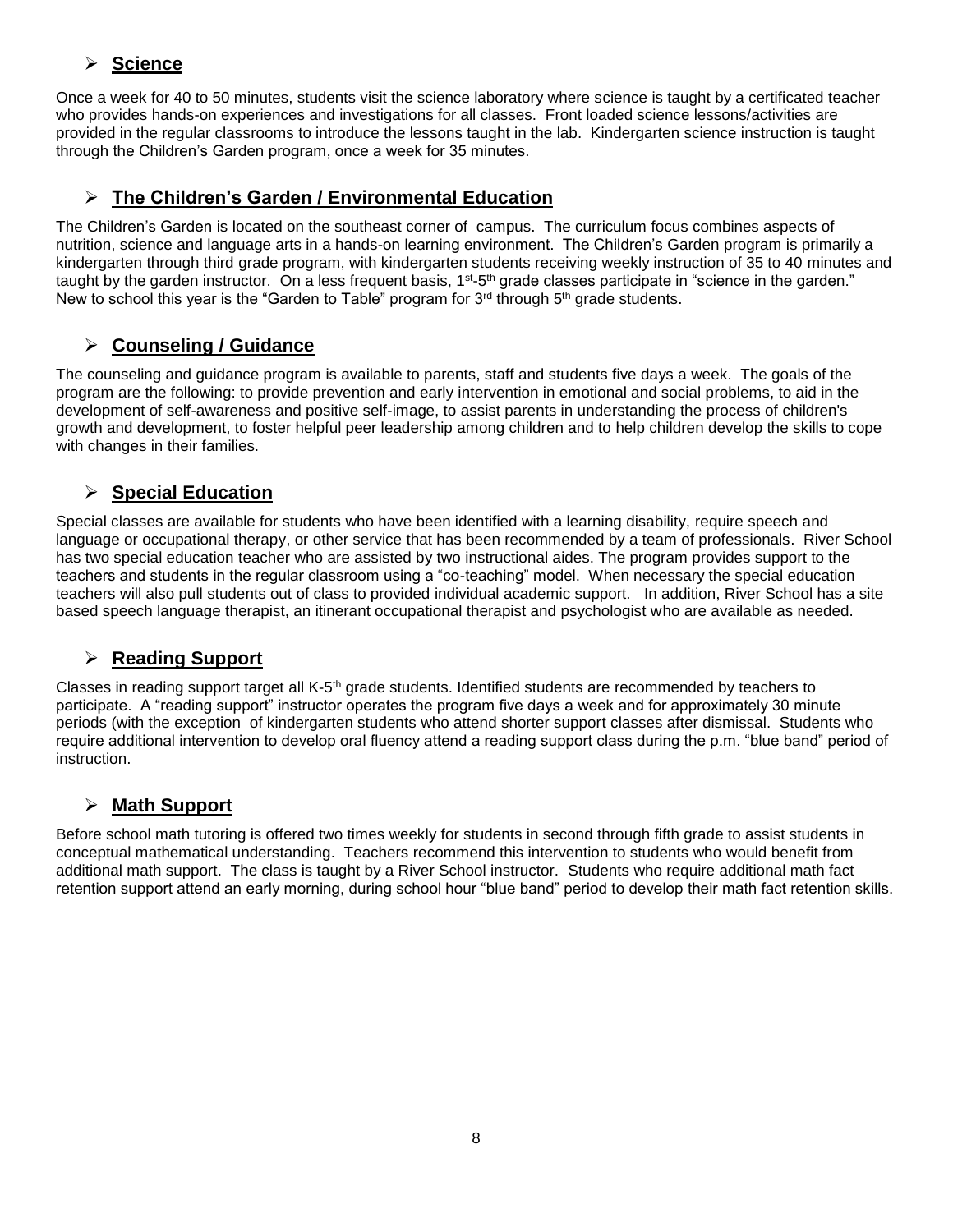## SCHOOL ROUTINES AND PROCEDURES

| <b>BELL SCHEDULE</b> |
|----------------------|
|----------------------|

**Kindergarten 8:40 a.m. – 2:00 p.m.** 

**1st - 5th Gr. 8:40 a.m. - 3:00 p.m.** 

#### **ARRIVAL AND DEPARTURE**

Parents should use the car lane on Monte Verde St. to drop off and pick up students. If parents wish to park, they should escort their child(ren) across the street, if there is no parking available in the slots provided on 15<sup>th</sup> St. The staff parking lot is off limits to parents. Parents delivering and picking up kindergarten students should do so at the classrooms. Parents and students are not allowed on the lower playground before 8:25 a.m.; it is then that supervision is provided. A bell, sounding at 8:25, will signal the moment when students are allowed on the lower playground before school. Afterward, an 8:37 bell will ring to signal students to walk to class with classroom entry occurring at the 8:40 bell. At dismissal, students are to be picked up in front of their classrooms or at a designated location determined by the parent unless they are taking the bus. Students taking the bus home will sit in bus lines before bus arrival inside the fence next to the multipurpose room. If a student has not been picked up by 3:15, teachers may direct the students to the bench in front of the office where students are expected to sit and wait for their parents to arrive. Buses drop off students and pick them up on Monte Verde St. at the lower playground. Students arriving late or being picked up early must register in the school office. The register is maintained in the office for parents to sign students in and out.

#### **RECESS SCHEDULES**

Kindergarten Recess 10:10-10:25 Lunch 11:40-12:25

Grades 1 - 5 Recess 10:30-10:45 a.m. Lunch 12:30-1:15 p.m.

#### **BEFORE SCHOOL SUPERVISION**

Staff members supervise the playground beginning at 8:25 a.m. Students are not to arrive before then.

#### **AFTER SCHOOL SUPERVISION**

After school supervision is provided in the bus lines until students are picked up and in the pick-up lane to facilitate traffic flow and safety. No supervision is provided on the playground. When students are dismissed at 3:00 they must: 1) go sit in the bus lanes until the busses arrive 2) be picked up at the classroom or in the pick-up lane 3) walk or ride their bike home with their parent's permission 4) remain on campus with parent/adult supervision. All other students must wait on the bench in front of the office until they are picked up. Children are not allowed to play on the campus unattended.

#### **ATTENDANCE AND ABSENCES**

Regular attendance is essential to a student's success in school. If a child is absent because of illness or other "excused" reason, parents are required to call the school office at 624- 4609 or send a note to the school explaining the reason for the absence within 48 hours of the absence. If a student has three or more unexcused absences (30 minutes or longer of instruction), he/she will be referred to the Monterey County, District Attorney Truancy Abatement Program.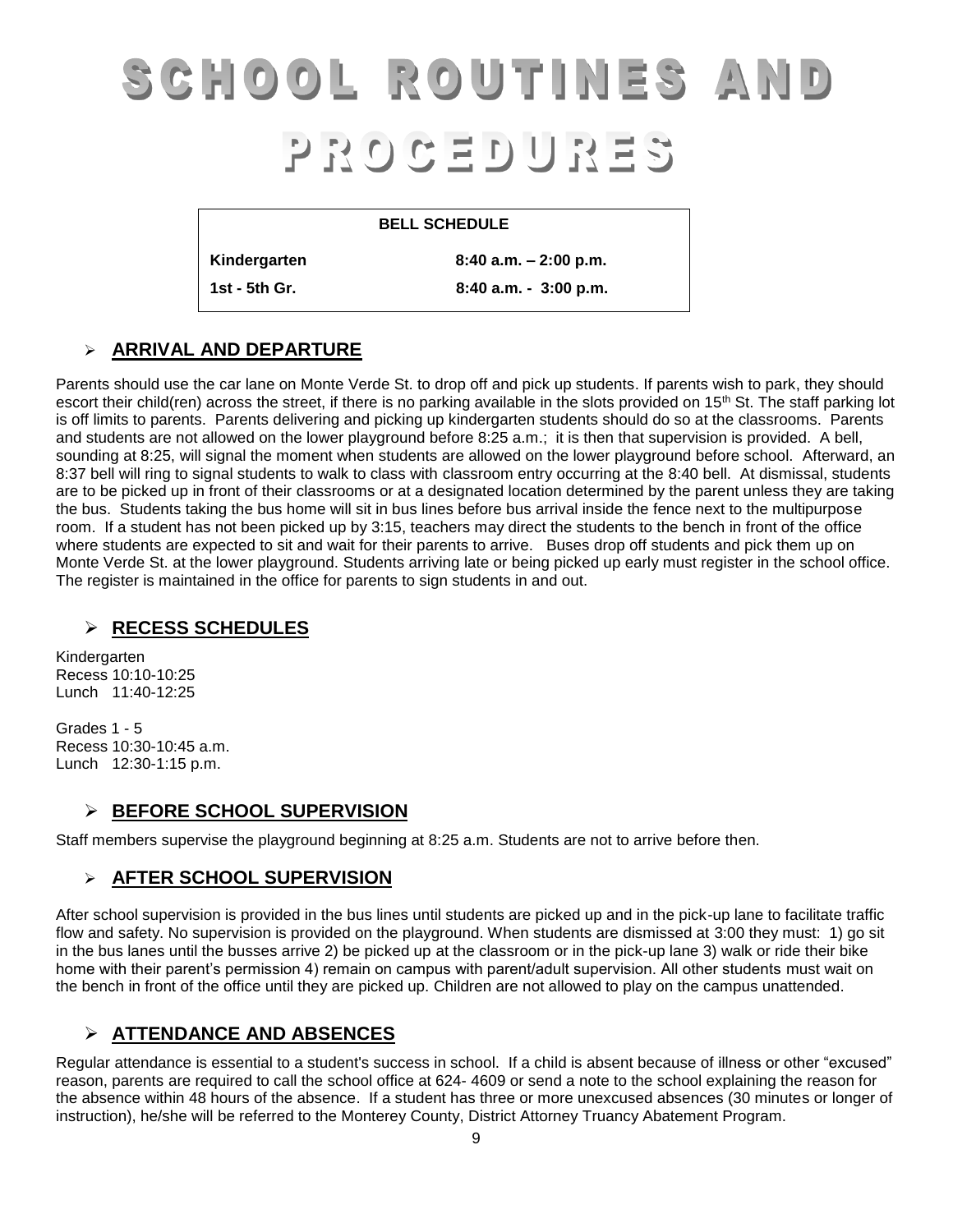For justifiable personal reasons, an absence may be excused by the principal (or designee) after receiving a written request from the parent or guardian justifying the request and length of the student's absence.

\*\* If your child has a doctor/dentist appointment in the morning, please remember to bring a note from the doctor's office so the absence can be recorded as "medically excused".

#### **TARDY POLICY**

If a student has an unexcused tardy four or more times in a trimester, a recess privilege will be revoked with each late arrival. The school begins a new tardy period with each new trimester (trimester dates are recorded on the district calendar). At the latest, students are expected to arrive at their classroom doors at 8:40 at which time classroom teachers close their doors after the arrival bell has rung. Any student who arrives after a classroom door has been closed is to go to the school office to check in where a "tardy" will be registered. Late students may then be admitted to class with a "late slip."

#### **CONFERENCES**

Parent /Teacher Conferences are held in November and March. Teachers contact parents to arrange an appointment at a mutually convenient time. During conference weeks students attend school from 8:40 a.m. to 12:30 p.m. If parents wish to have an additional appointment with a teacher, the teacher should be contacted via phone or email.

#### **SNACKS**

Students should be provided with a nutritious snack daily. Students eat their snacks midmorning. Snack may also be purchased in the Multi Purpose room at recess for \$2.00.

#### **LUNCH**

Parents may purchase lunches at school; however, parents are encouraged to make deposits to students' lunch accounts on-line at the carmelunified.org website. If a child is allergic to a particular food, a form should be completed with the district's food service program requesting a substituted meal. Any food that a student is allergic to should be recorded on the student's emergency card.

#### **SCHOOL BUS POLICY AND RULES OF CONDUCT**

There is an annual fee for school bus use. Fees are \$200 for one student, \$400 for two and \$500 for three or more. Single, one-way trips cost \$3.00. Fees can be waived under certain conditions due to financial constraints. "Back to School Packets" provide the full information.

A complete list of bus rules is included in the Back to School Packet and is contained in District regulation E 3540 A. A partial list of unacceptable conduct includes: abusive body contact, fighting on bus or at stops, using profane language or obscene gestures, unauthorized exiting or opening or closing or tampering with doors or windows, creating excessive noise, throwing objects within or out of the bus, transporting glass items or animals, eating or drinking on the bus, not sitting properly in seats, occupying the aisle, and failure to obey the driver or disrespect to the driver.

Drivers have been instructed to issue misconduct citations to violators. Violations will be dealt with at the school administrative level.

To exit the bus at a location other than the normal stop, the student must provide a note to the driver, written by the parent or guardian, specifying the designated location. Kindergarten and first grade students will not be dropped off at a stop where an adult/guardian is not present to receive the child.

#### **VISITORS**

All visitors are required to register in the school office upon entering the campus. Visitors and volunteers are required to wear stickers/badges which identify them. Parents are welcome and are encouraged to visit the school.

#### **CLOTHING**

Children should be clothed appropriately and respectfully for school. The school's clothing policy is stated in the discipline plan.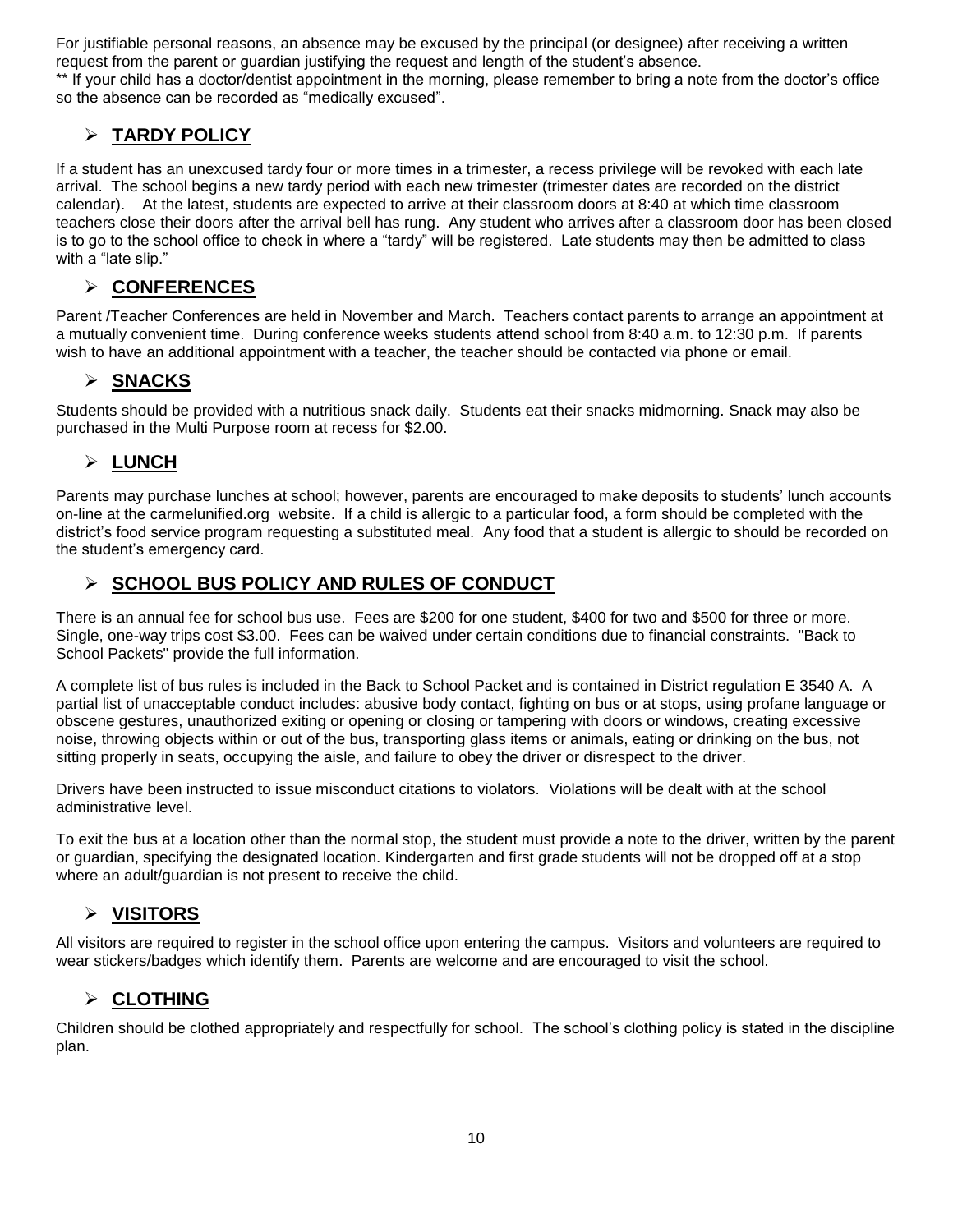#### **LOST AND FOUND**

All clothing found on the campus is placed in the lost and found bin, which is located in the main hallway next to the office. Jackets and sweaters should be marked with each student's name and classroom number. Other articles of value are turned into the office where they may be claimed by the student or parent. Clothing will be removed on the first Monday of each month, washed and given to local charities/non-profit organizations if not picked up beforehand.

#### **MESSAGES**

The school telephone number is 624-4609. All classrooms are equipped with telephones and voice mail. If it is necessary to relay an important message to a child or child's teacher, please leave a message on the teacher's voice mail or with the school office. Please provide daytime and evening telephone numbers to ensure a timely response. Classroom instruction will not be interrupted for teachers to receive messages that are not urgent. Teachers are required to return parent phone calls within a 24 hour period and emails within a 48 hour period.

#### **TELEPHONE**

The office telephone is a business phone and is not to be used by students without the permission of a staff member. Students are not allowed to use the phone to make personal arrangements (e.g. requesting permission to go to another child's home after school).

#### **FRIDAY EMAIL / NEWSLETTER**

Every Friday during the school year the school principal sends weekly school news and events via email to parents who have provided email addresses. This communiqué is exceptionally informative, keeping all email registered parents updated about important school functions, programs and dates.

#### **STUDENT COUNCIL or "PAL" (peer assistance leadership) program**

River School has an active Student Council. The purpose of the council is to provide a forum for discussing student and school issues. Representatives from fifth grade meet with the counselor and one teacher to discuss school spirit opportunities, programs, and general school improvement.

#### **TOYS**

Students' toys are not to be brought to school.

#### **CELL PHONES AND IPODS**

Students may have cell phones in their possession, however, cell phones are to be turned off and may not be used during the regular school day as defined by the bell schedule. Students must keep cell phones in their backpacks/carrying bags and the cell phones may not be visible during the regular day. Students may also have IPODS (and similar music headwear) in their possession, however, they also may not be used or visible during regular school hours. If students violate this rule, parents would be notified to pick the electronic item up in the office.

#### **BICYCLES/SKATE BOARDS**

Bicycles are to be walked when on school campus. Bicycles must be parked and locked in the bike racks provided by the school. Students are not to ride skateboards on campus before school commences and until 4:00 p.m. (1:30 p.m. on minimum days).

#### **BIRTHDAYS AND CELEBRATIONS**

Carmel Unified School District has a "nutrition and wellness policy." The policy encourages parents to provide students with nutritionally balanced snacks and meals and to work with the school to provide nutritious alternatives at class and school parties and events. School fundraisers do not include the sale of foods of minimal nutritious value.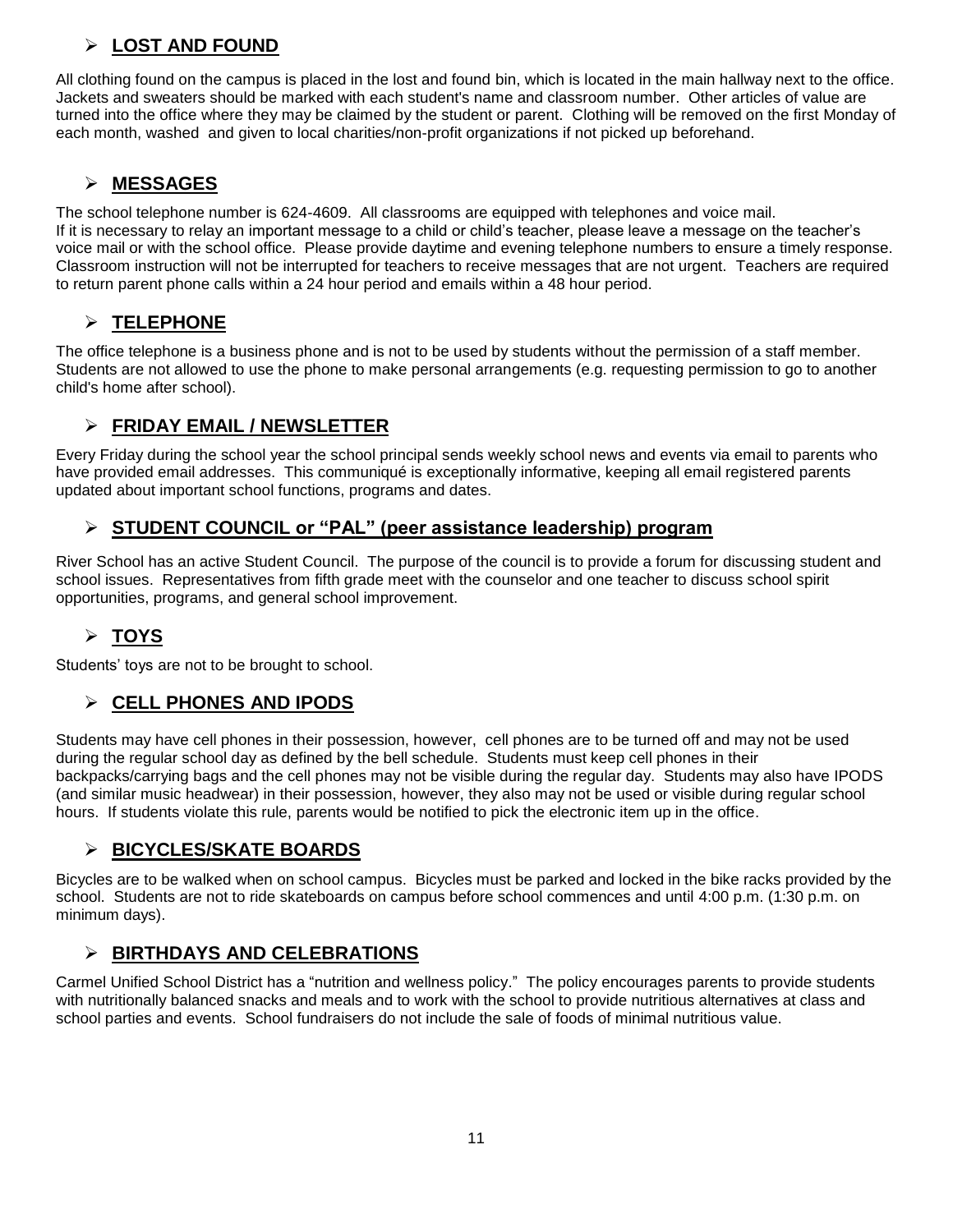# EMERGENCIES AND MEDICAL ISSUES

#### **Emergency Information on File**

Each student is required to have emergency contact information on file at the school office. If any of the data changes during the year, the parent is required to visit the school office in person to record the change. This information is used to notify parents in case of school or district emergencies. Students will not be released to persons who are not listed on the emergency contact information. Parents must be present to make such changes to the emergency contact listing.

#### **Student Release**

If a student needs to be picked up during school hours by somebody that is not listed on the emergency contact information, the parent / guardian is required to notify the school in advance.

#### **Illness or Injury**

In case of illness or injury, a child will be cared for temporarily by school personnel. First aid treatment, only, will be rendered. If emergency medical treatment is necessary, parents will be contacted. If unable to contact parents, school personnel will follow the information on the emergency card.

#### **Immunizations**

Students are required by law to have immunizations for DTP, polio, varicella (chicken pox), MMR and hepatitis B prior to entering a California school. Parents must submit a California School Immunizations Record during registration. Kindergarten and newly registered first grade students to the school must submit a physician completed health examination. Kindergarten and newly registered first grade students are also required to have an oral health assessment (dental exam) completed by the end of their first year in public school.

#### **Medication**

If a physician has prescribed medication for a child and it is to be taken during the school day, a form must be completed by the parent or guardian, signed by a physician and turned into the office.

#### **Parent Reporting Requirements for Student Injuries and Illnesses**

Parents shall notify the office staff or school nurse regarding any student injury or illness. Parents shall inform school staff of any concerns, potential limitations and/or prohibited activities that may require accommodations. Of note, a physician's note may be required. The school nurse will communicate any accommodation plan to the site administrator and relevant staff.

#### **Health Policy**

Students must remain home if he/she has: fever (100 +), vomit or diarrhea within the last 24 hours, red, inflamed eyes, body rash unless determined non-infectious by a doctor, severe or persistent cough, less than 24 hours on an antibiotic. If student is found to have live lice they must be treated and checked by the school nurse prior to returning to school. If student has been diagnosed with a contagious disease please keep your child home and notify the school nurse.